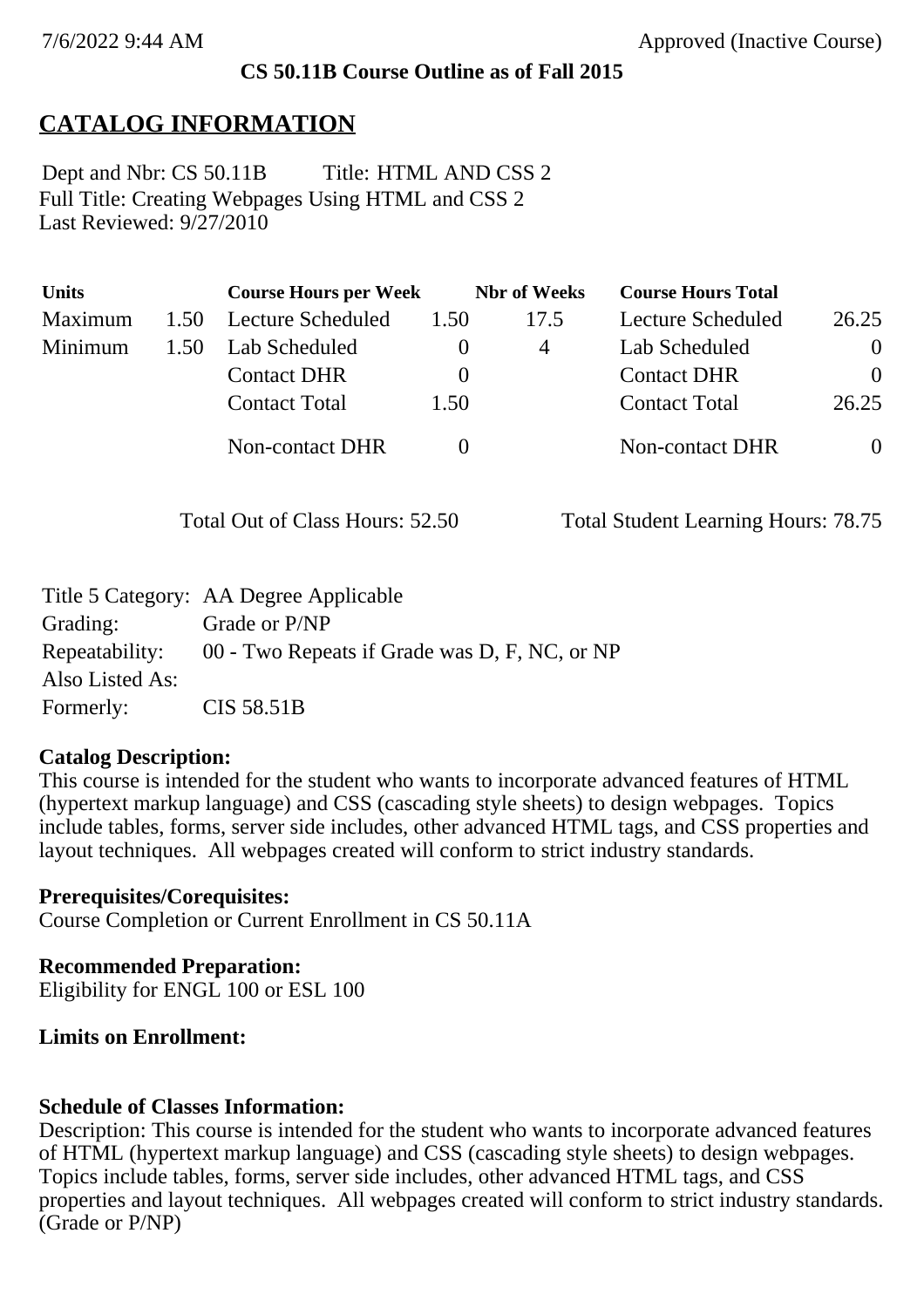Prerequisites/Corequisites: Course Completion or Current Enrollment in CS 50.11A Recommended: Eligibility for ENGL 100 or ESL 100 Limits on Enrollment: Transfer Credit: Repeatability: Two Repeats if Grade was D, F, NC, or NP

# **ARTICULATION, MAJOR, and CERTIFICATION INFORMATION:**

| <b>AS Degree:</b><br><b>CSU GE:</b> | Area<br><b>Transfer Area</b> | Effective:<br>Effective: | Inactive:<br>Inactive: |
|-------------------------------------|------------------------------|--------------------------|------------------------|
| <b>IGETC:</b>                       | <b>Transfer Area</b>         | Effective:               | Inactive:              |
| <b>CSU Transfer:</b>                | Effective:                   | Inactive:                |                        |
| <b>UC</b> Transfer:                 | Effective:                   | Inactive:                |                        |

### **CID:**

### **Certificate/Major Applicable:**

[Both Certificate and Major Applicable](SR_ClassCheck.aspx?CourseKey=CS50.11B)

## **COURSE CONTENT**

### **Outcomes and Objectives:**

Upon completion of course, students will be able to:

- 1. Create a website that incorporates advanced coding techniques.
- 2. Develop webpages that utilize the following:
- a. Divs (divisions)
- b. Spans
- c. Line-height
- d. Box properties
- e. Background properties
- f. Classes and id's
- g. Descendant selectors
- h. Pseudo-classes
- i. Liquid, frozen, and jello layouts
- j. Float and clear properties
- k. Absolute and fixed positioning
- l. Tables
- m. List-style properties
- n. Forms
- o. Server side includes
- 3. Develop webpages that conform to the XHTML 1.0 Strict standard.

4. Summarize the following website development concepts: shorthand properties, the cascade, descendant selectors, webpage flow, form processing using an existing CGI script, post vs. get, and environmental variables.

## **Topics and Scope:**

1. HTML editors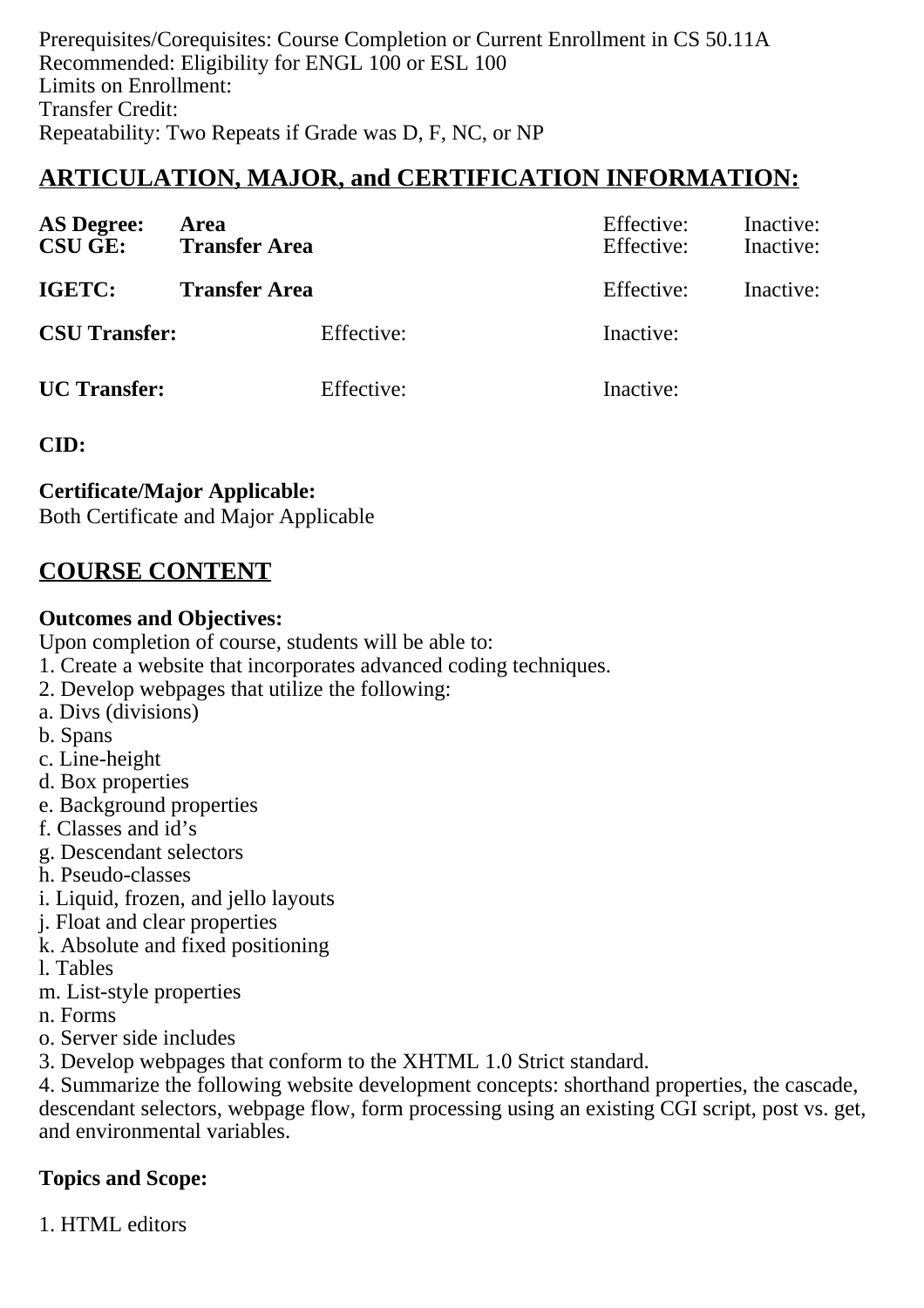- 2. CSS (Cascading Style Sheets) box properties
- a. Line-height specified by em
- b. Border-color
- c. Border-width specified by px and keyword
- d. Border-style
- e. Padding
- f. Side specific padding properties
- g. Margin
- h. Side specific margin properties
- i. Background-image
- j. Background-repeat
- k. Background-position
- l. Using ID's with CSS
- 3. Advanced web construction using CSS
- a. Adding additional structure with div and id
- 1) Specifying width with px (pixels) and %
- 2) Text-align
- 3) Calculating width of a box
- 4) Descendant selectors
- b. Line-height relative to each element's own font-size
- c. Shorthand properties: padding, margin, border, background, and font
- d. Span
- e. Pseudo-classes
- f. The Cascade
- 4. Webpage layout using CSS
- a. Webpage flow
- 1) Block elements
- 2) Inline elements
- 3) Margins
- b. Float
- c. Clear
- d. 2-column layouts
- 1) Liquid
- 2) Frozen
- 3) Jello
- e. 3-column layouts
- f. Absolute positioning
- g. Fixed positioning
- h. Z-index
- 5. Tables
- a. Table
- b. Tr (table row)
- c. Td (table data)
- d. Th (table heading)
- e. Summary
- f. Caption
- g. Border
- h. Caption-side
- i. Padding
- j. Border-spacing
- k. Border-collapse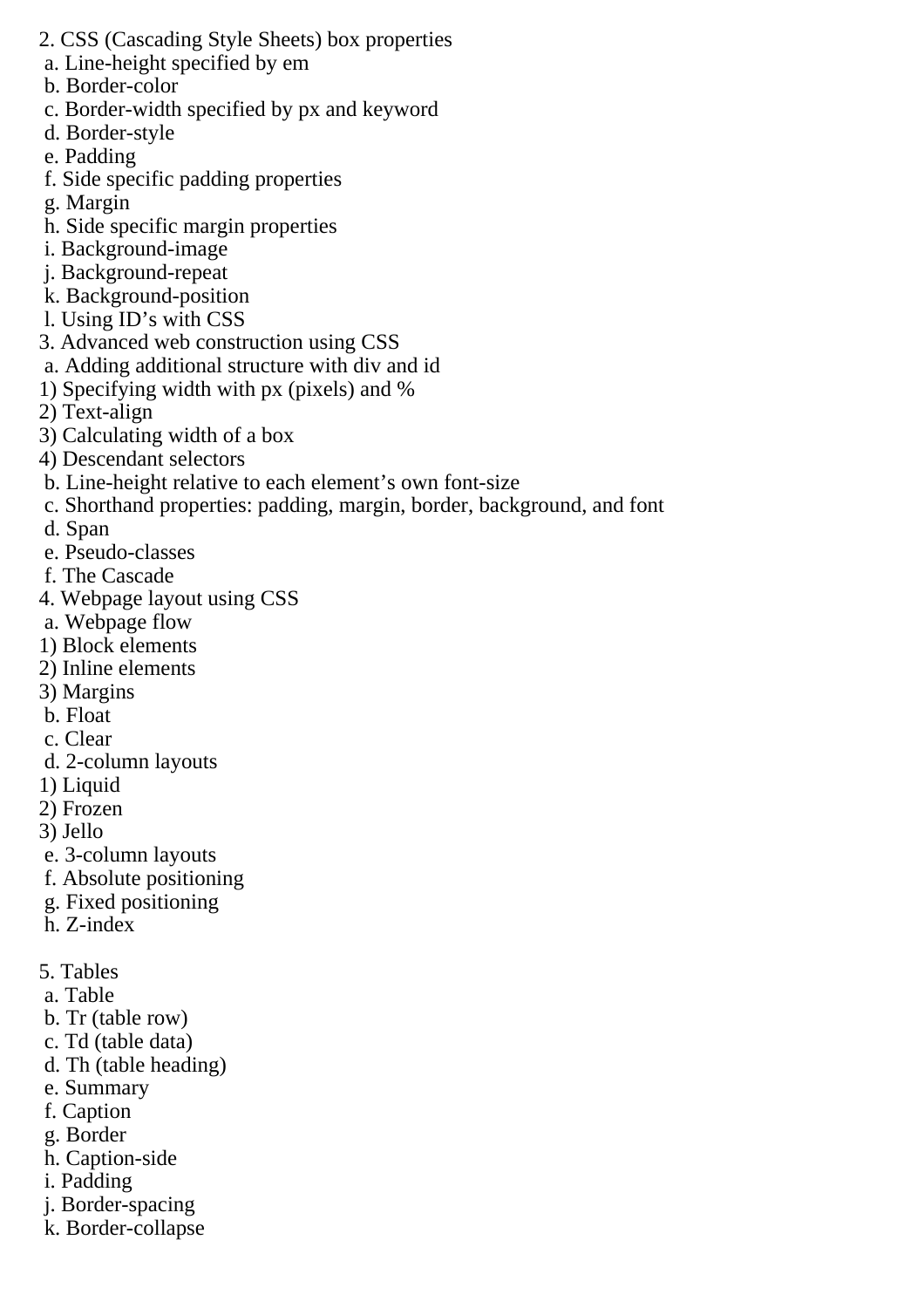l. Rowspan m. Colspan n. Nested Tables

6. Lists

- a. List-style-type
- b. List-style-image
- c. List-style-position

7. Forms

- a. Form
- b. POST and GET
- c. Input
- 1) Text
- 2) Submit
- 3) Radio
- 4) Checkbox
- 5) Reset
- 6) Hidden
- d. Textarea
- e. Select and Option
- f. Fieldset
- g. Label
- h. Layout of forms
- i. Styling forms
- j. Form processing using an existing CGI (Common Gateway Interface) script.
- k. Using hidden input elements to provide input to an existing CGI script.
- 8. Server side commands
- a. Echo
- b. Environmental variables
- 1) DATE\_LOCAL
- 2) DATE\_GMT
- 3) DOCUMENT\_NAME
- 4) DOCUMENT\_URI
- 5) LAST\_MODIFIED
- 6) SERVER\_NAME
- 7) SERVER\_SOFTWARE
- c. Include
- 9. Standards
- a. How are standards developed?
- b. Purpose of standards
- c. Past and current standards
- d. Specifics about the HTML 1.0 Strict standard
- e. How to test for compliance to the HTML 1.0 Strict standard

## **Assignment:**

Required Assignments

- 1. Twenty-five  $(25)$  sixty  $(60)$  pages of textbook reading per week.
- 2. Evaluation of an HTML editor.

3. Four to seven website projects. All webpages must be uploaded to the student.santarosa.edu server and must validate XHTML 1.0 strict. Each of the following must be included in at least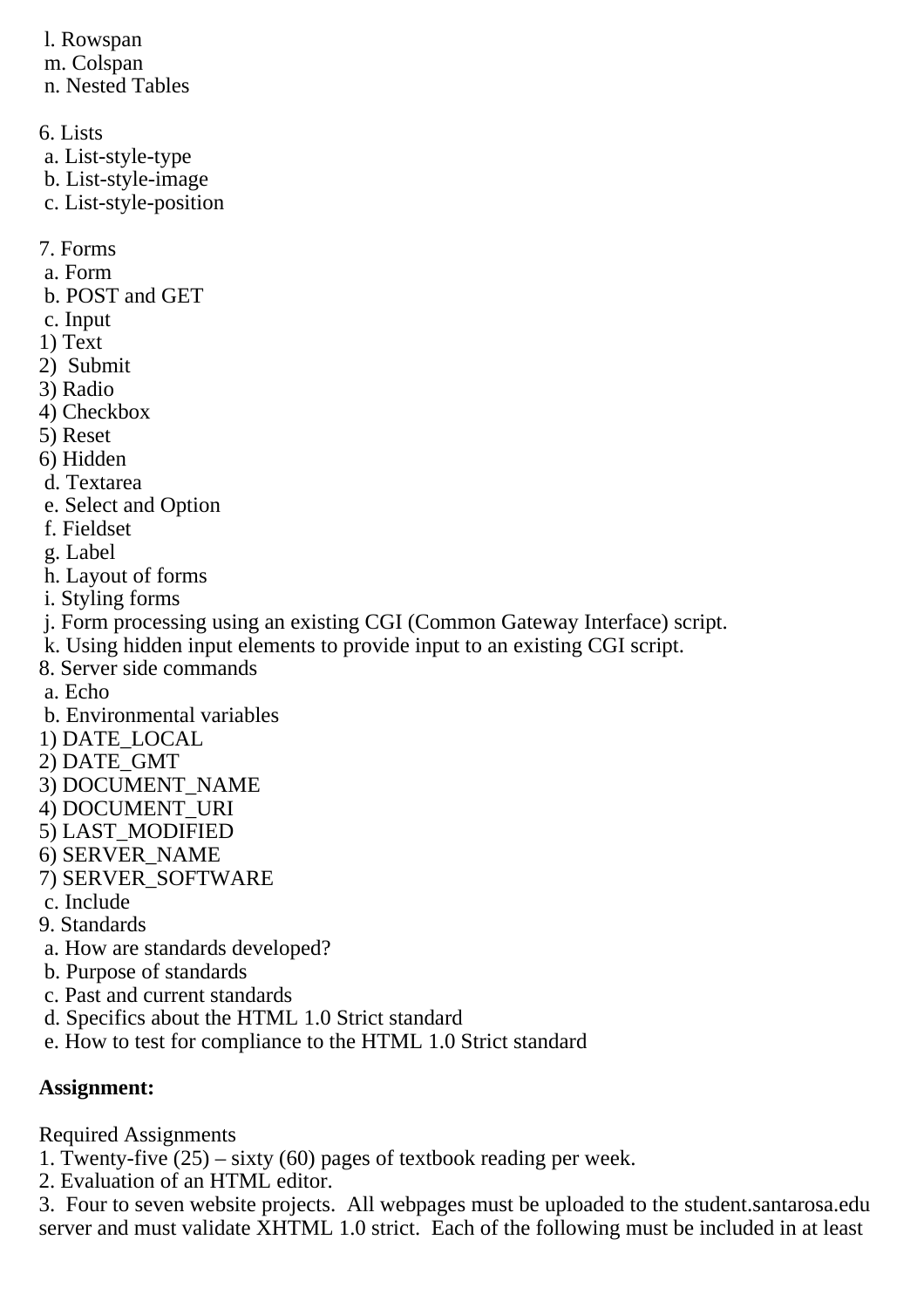one website project:

a. At least five pages.

 b. Line-height, border, padding, margin, background, float, clear, list-style, position, captionside, border-spacing, and border-collapse properties.

- c. Pseudo-classes.
- d. Liquid, frozen, and jello layouts (2 or 3 columns).
- e. Absolute positioning and fixed positioning.
- f. Table, tr, td, th, caption, form, input, textarea, select, and option elements.
- g. A nested table.
- h. Summary, rowspan, colspan, type, and value attributes.
- i. Input elements of type text, submit, radio, checkbox, reset, and hidden.
- j. A form that is submitted to an existing CGI script for processing.
- k.Echo and include server side commands.
- 4. At least two quizzes.

Optional Assignments

- 1. Website critique(s)
- 2. Participation in electronic message board discussions.

## **Methods of Evaluation/Basis of Grade:**

**Writing:** Assessment tools that demonstrate writing skills and/or require students to select, organize and explain ideas in writing.

Critiques and reviews

**Problem Solving:** Assessment tools, other than exams, that demonstrate competence in computational or noncomputational problem solving skills.

Incorporate class concepts into website projects

**Skill Demonstrations:** All skill-based and physical demonstrations used for assessment purposes including skill performance exams.

**Exams:** All forms of formal testing, other than skill performance exams.

Multiple choice, Matching items, Completion, SHORT ANSWER

**Other:** Includes any assessment tools that do not logically fit into the above categories.

| Writing<br>$5 - 20\%$ |
|-----------------------|
|                       |
|                       |

| Problem solving |  |
|-----------------|--|
| $20 - 65\%$     |  |

Performance exams and the state of the state of the skill Demonstrations of the Skill Demonstrations of the Skill Demonstrations of the Skill Demonstrations of the Song Section 10.50% 10 - 50%

> Exams 20 - 50%

None Category Chern Category Chern Category Chern Category Chern Category Chern Category Chern Category Chern Category  $0 - 0\%$ 

**Representative Textbooks and Materials:**